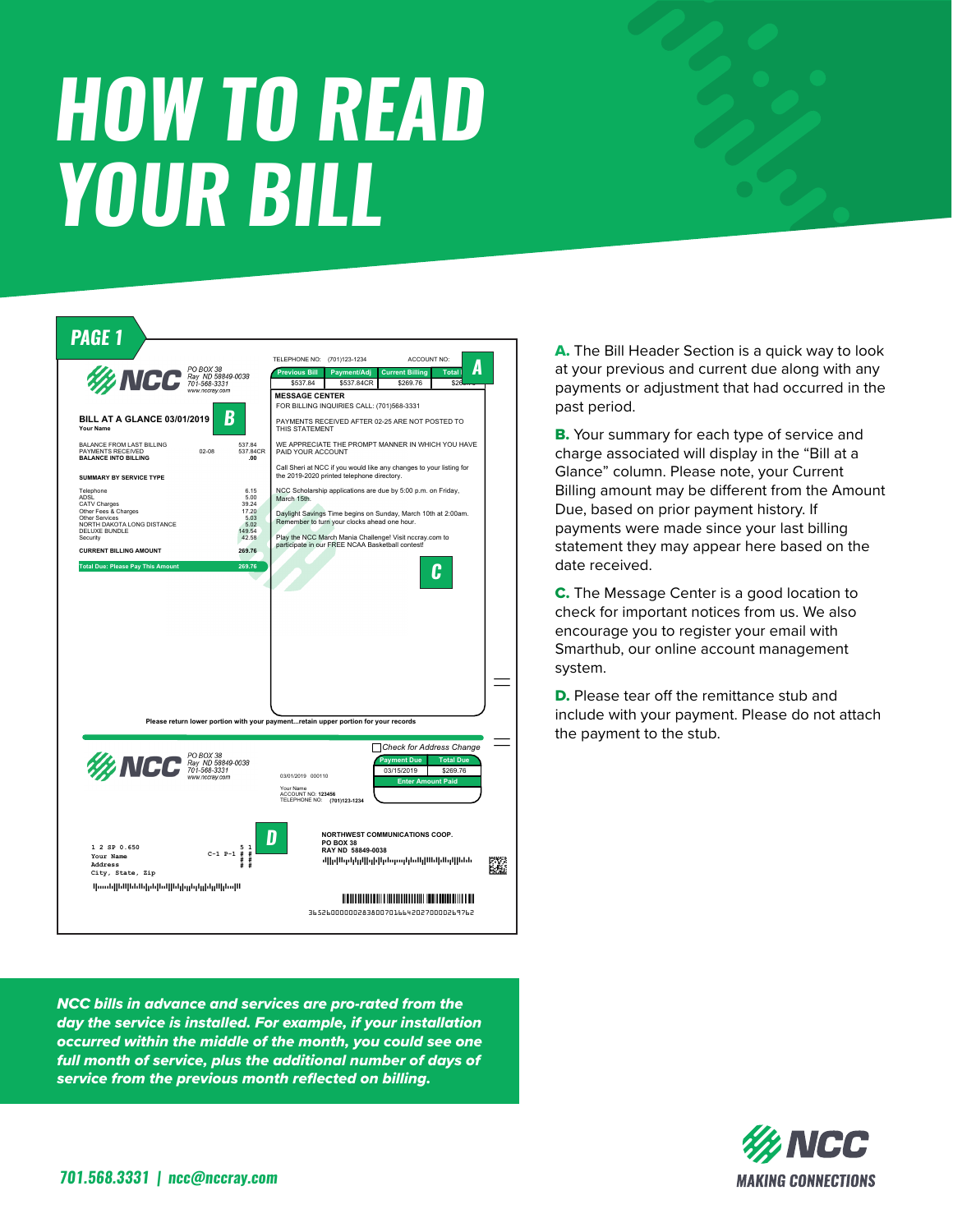## *HOW TO READ YOUR BILL (CONT.)*



E. The Monthly Usage section of the bill can be used to further explain charges associated with each service. Charges will be itemized for each type of service. It's important to note the dates of service here, as any pro-rated amounts will appear here.

**F.** With this form you can sign up to have your monthly payment automatically deducted on the 12th of each month from your checking account or a debit or credit card. If this date falls on a holiday/weekend, payment is made the following business day. Please complete the form and return in the envelope provided with a voided check. Please allow 30 to 60 days for automatic deductions to begin. If you prefer to have your payment made on a date different than the 12th of each month, you can Add or Schedule a payment on a specific date through the SmartHub customer portal. **NOTE: If you sign up for automatic withdrawal and do not want to receive a paper statement, please notify us of that option.**

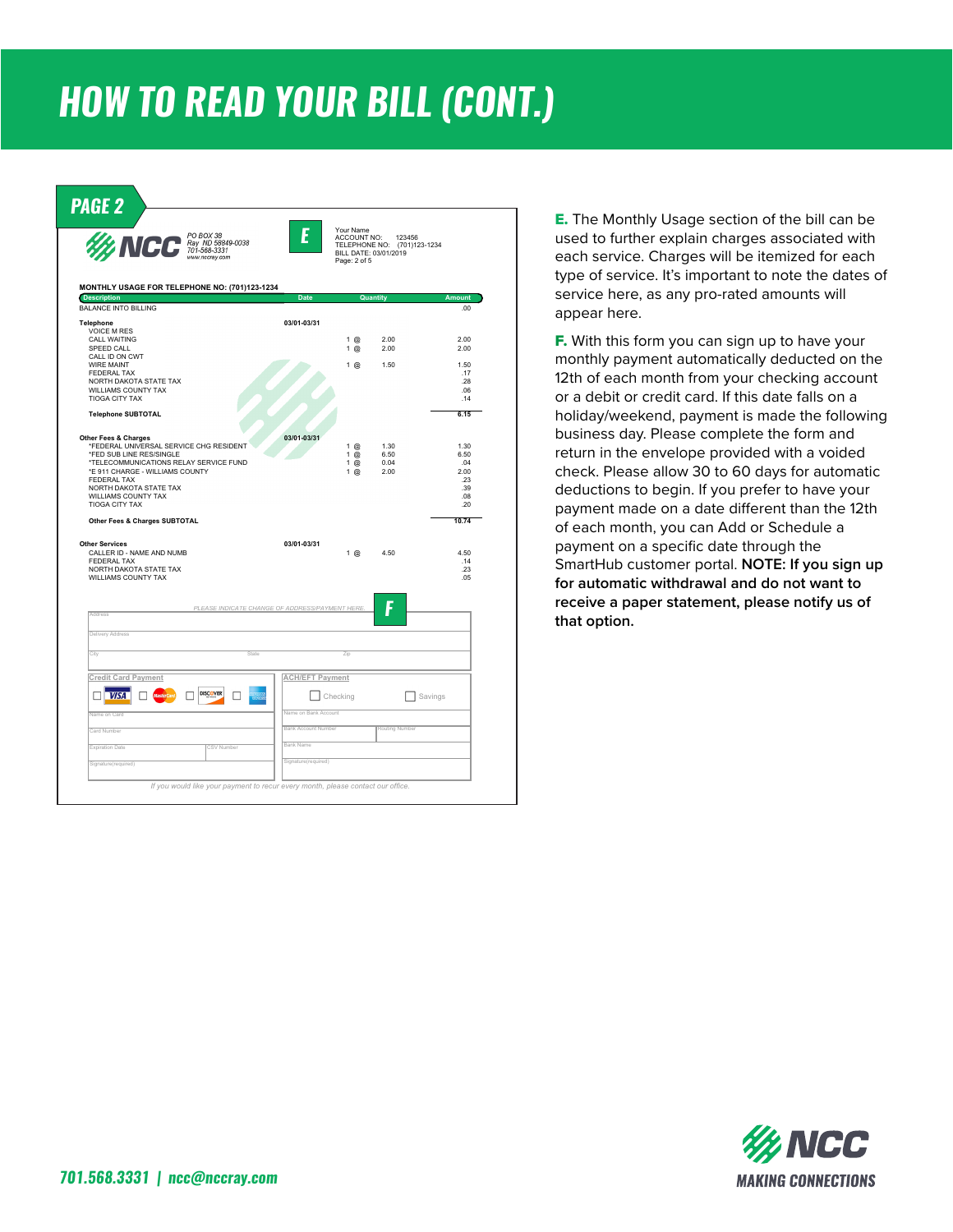## *HOW TO READ YOUR BILL (CONT.)*



G. On each of the pages you will notice the subscriber account information in the upper right hand corner of the statement. Please ensure that this information is correct.

H. You may notice telephone numbers associated with other services. These numbers help us make associations to the services within our billing system and are not working telephone numbers.